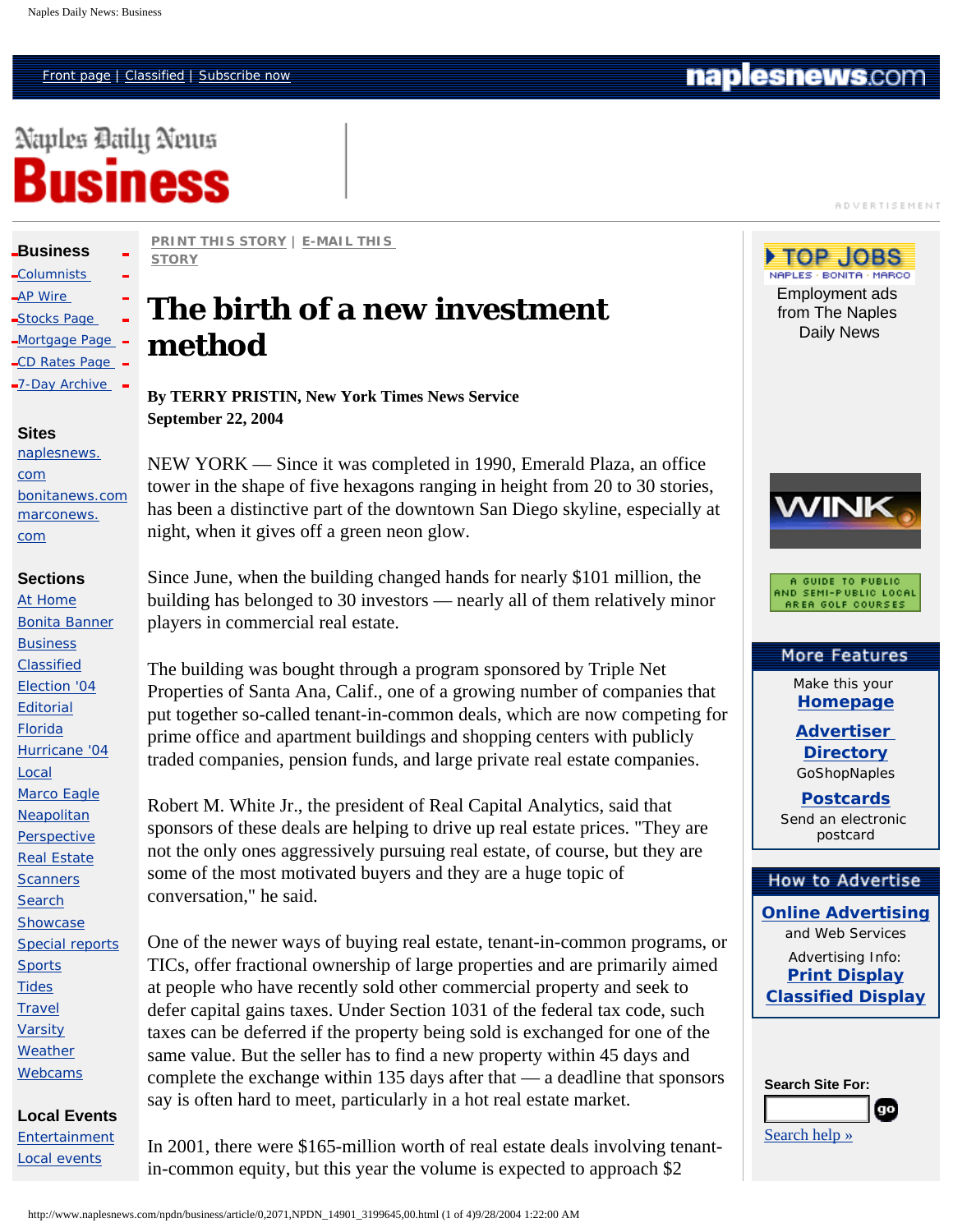Naples Daily News: Business

# [Night Scene](http://www.naplesnews.com/npdn/sh_night_scene/) [Movie listings](http://web.naplesnews.com/sections/movies/hollywood20.html)

#### **For Fun**

**[Community](http://community.naplesnews.com/)** [Crossword](http://www2.uclick.com/client/apf/tmlap) **[Comics](http://www.comics.com/)** [Fantasy Sports](http://www.bullysports.com/sub/home/index.htm?v=9) **[Horoscopes](http://web.naplesnews.com/entertainment/horoscopes/index.html)** [Lottery results](http://web.naplesnews.com/entertainment/lottery/index.html) **[Postcards](http://web.naplesnews.com/postcard/index.html) [Scanners](http://web.naplesnews.com/special/crime/crime.html) [Soaps](http://web.naplesnews.com/entertainment/soaps/index.html)** [TV listings](http://tvlistings4.zap2it.com/partners/grid.asp?partner_id=93J) [Word Search](http://www.uclick.com/client/apf/ws/) [Webcams](http://web.naplesnews.com/sections/webcams/front.html)

# **About Us**

**[Copyright](http://web.naplesnews.com/sections/help/useragreement.html)** [FAQ](http://web.naplesnews.com/sections/help/faq.html) **[Feedback](mailto:info@naplesnews.com)** [Letters policy](http://web.naplesnews.com/sections/help/letters.html) **[Staff directory](http://web.naplesnews.com/sections/help/dir-dept.html)** 

## **Services**

**[Archives](http://web.naplesnews.com/site_search.html)** [AP Wire](http://customwire.ap.org/dynamic/fronts/HOME?SITE=FLNAP&SECTION=HOME) [Death notices](http://naplesnews.abracat.com/c2/obits/hub/index.xml) [Free e-mail](http://www.naplesnews.net/) [Job listings](http://web.naplesnews.com/classified/careersite/) **[Obituaries](http://naplesnews.abracat.com/c2/obits/hub/index.xml)** [Police Beat](http://www.naplesnews.com/npdn/nw_police_beat/) **[Scanners](http://web.naplesnews.com/special/crime/crime.html)** [Stock quotes](http://studio.financialcontent.com/Engine?Account=naplesnews&PageName=MARKETSUMMARY) **[Tides](http://web.naplesnews.com/weather/tides/2003tide.htm)** 

#### **Etcetera: [AP's The](http://customwire.ap.org/dynamic/fronts/HOME?SITE=FLNAP&SECTION=HOME)**

**[Wire:](http://customwire.ap.org/dynamic/fronts/HOME?SITE=FLNAP&SECTION=HOME)**

The top 4P stories from the Associated Press.

#### **[Audio update:](http://stream.ap.org/audioupdate.ram)**

The hour's real top news live in RealAudio.

## **[Awards:](http://web.naplesnews.com/sections/awards/)**

The Daily  $\infty$ News' Web site has earned state

billion, according to Omni Brokerage Inc., of Salt Lake City, which tracks tenant-in-common properties sold as securities. The number of companies sponsoring such programs grew from nine to more than three dozen during the same period, said W. Rob Hannah III, the president and chief executive of TSG Real Estate of Chicago and the vice chairman of the Tenant-in-Common Association, a two-year-old trade group.

The explosive growth of tenant-in-common investments, which are sold through financial advisers, has attracted the attention of NASD, the securities industry regulatory body, which is looking into how these programs are organized and marketed. "Any time we see that kind of stunning growth in product sales," said Mary L. Schapiro, the vice chairman of NASD, "you have to be concerned about how it is being sold."

Unlike real estate investment trusts, which sell shares in portfolios of properties, sponsors of tenants-in-common investments sell interests in individual properties. The concept of tenancy-in-common as a way that two or more people can buy real estate together, with each having an undivided interest in the property, goes back to English common law. But it was only in 1994 that tenant-in-common properties were used as an investment vehicle for people who do not know each other.

Credit for this innovation is given to William O. Passo, the chief executive of Passco Real Estate Enterprises, in Irvine, Calif. Last year, in the biggest tenant-in-common deal so far, Passco bought the Puente Hills Mall, in City of Industry, Calif., for \$143 million. More recent deals involving TICs include St. Louis Place, a 20-story office building in St. Louis, bought by Behringer Harvard Funds, of Addison, Texas, for \$30.2 million; and Indigo Creek, a 408-unit apartment building in Glendale, Ariz., bought by Evergreen Development, of Santa Ana, Calif., for \$34.6 million.

Although tenant-in-common deals have been around for a decade, their current popularity can be traced to a 2002 document issued by the Internal Revenue Service, which spelled out some conditions that had to be met before the investments could qualify for a so-called 1031 exchange, said William Winn, the chief operating officer of Passco. "That legitimized the industry in the real estate world," he said. Until then, he said, "some sophisticated real estate people were sitting on the fence," not knowing whether the investments would pass muster with the tax agency.

To qualify, the investment must have certain characteristics that differentiate it from a partnership: each investor must have the same ownership rights; no single owner or group of owners may have more control than any of the other investors; all major decisions have to be made by unanimous vote; investors must have the right to sell their interest but may have to offer it to the other investors first; and no more than 35 investors can participate.

Sponsors say that tenant-in-common investments appeal to sellers of small buildings — an apartment house, say, or a CVS drugstore — who may be nearing retirement age and no longer want the burden of managing a

#### For stories before 10/21/2003, [click here](http://www.naplesnews.com/npdn/search/)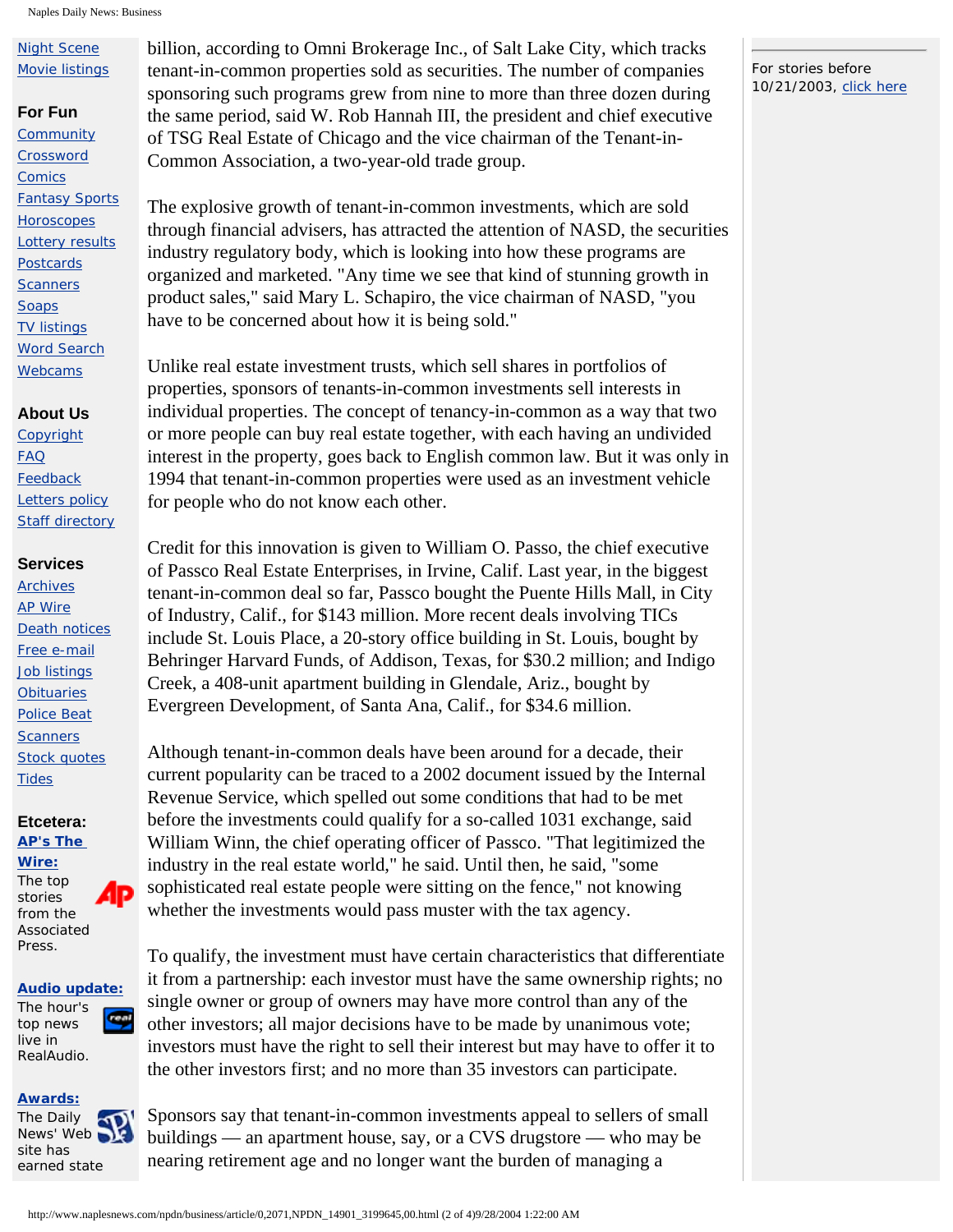and national awards.

#### **[Affiliates:](http://www.scripps.com/websites/index.shtml)**

Get news from the Tampa Bay area at [Tampa](http://www.tampabaylive.com/)  [Bay Live](http://www.tampabaylive.com/); the latest from the Treasure Coast and the Palm Beaches at [TCPalm.com](http://www.tcpalm.com/); and local news from around the country at [other](http://www.scripps.com/websites/index.shtml) Scripps papers and stations.

property. When TICs were first offered, Hannah of TSG Real Estate said, a minimum investment could be as little as \$100,000. "Now the norm is \$500,000 up to \$5 million or \$10 million," he said. Passco, for example, is about to complete its \$100-million purchase of the Village at Orange, a shopping mall in Orange County, Calif., with \$42 million of the equity from tenant-in-common investments, Winn said. The minimum investment was \$1.6 million, he said.

Increasingly, tenant-in-common investments are drawing people who do not need a tax deferment but simply want to diversify their holdings, said Anthony W. Thompson, the chief executive and chairman of Triple Net Properties, which owns and manages 102 buildings. Of these, 65, valued at about \$1 billion, were bought through tenant-in-common programs, Thompson said.

But there is a steep price for owning part of a high-grade office building or shopping center. Brokerage fees combined with the profit and transaction costs of the sponsors can total as much as 25 percent of the equity invested, Hannah said. Some sponsors are making a profit of 15 percent to 20 percent by buying a property and then selling it to tenant-in-common investors, said Dean Macfarlan, the chief executive of Macfarlan Real Estate Investment Management, a company in Dallas that has arranged more than \$60 million in tenant-in-common investments. The sponsor's profit should not exceed 7 percent, he said.

Given these fees, investors need to calculate whether they are better off paying the capital gains taxes rather than buying a tenant-in-common interest, said Michael G. Frankel, the national director of real estate tax services for Ernst & Young. They also need to have their own adviser and not merely rely on the word of a broker, he said.

Another concern in the tenant-in-common industry, brokers and sponsors say, is that some of these investments are being sold as real estate transactions rather than as securities. Sponsors who do not register tenant-incommon investments could be putting themselves and their investors at risk, said David B. Bayless, a partner at the law firm of Morrison & Foerster, in San Francisco, and a former official with the Securities and Exchange Commission. "It's pretty clear," he said, "that these 1031 TIC exchanges are almost always securities."

Registering as a security requires sponsors to supply investors with thick documents with many disclosures, including how they keep records, how they are compensated, whether conflicts of interest exist. Such privateplacement securities may be sold only to investors with a net worth of \$1 million or an annual income of \$200,000.

Cary Losson, the president of 1031 Exchange Options, a consulting company in Walnut Creek, Calif., said it was "terribly reckless" for sponsors to sell tenant-in-common interests as real estate. "They don't have to provide nearly the level of due diligence," he said.